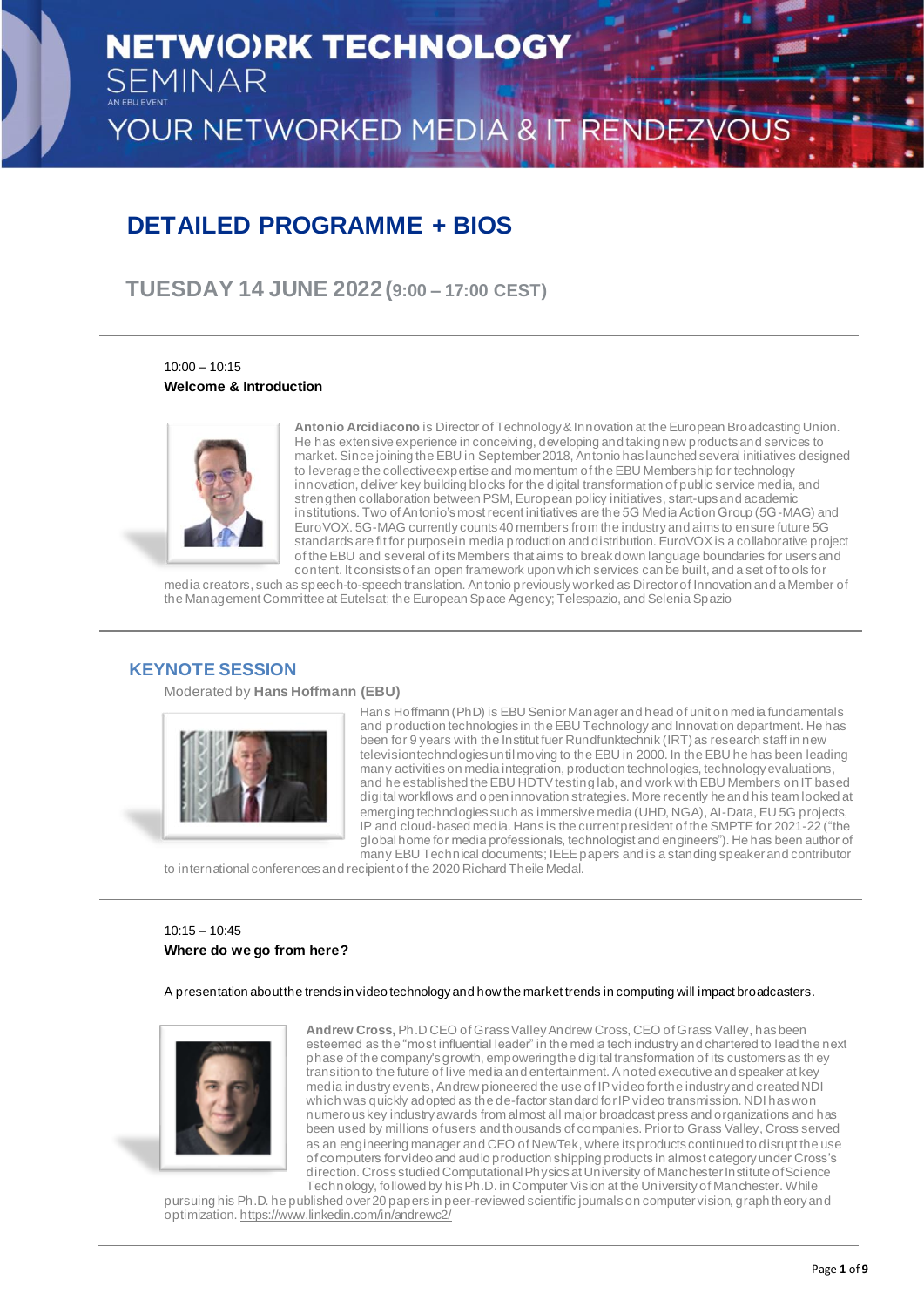# **NETWIO)RK TECHNOLOGY SEMINAR**

YOUR NETWORKED MEDIA & IT RENDEZVOUS

#### 10:45 – 11:15

#### **Challenges and chances for public broadcasters with regard to broadcast services**

High staff costs, frozen fees and inflation. The economic pressure on public broadcasters continues to mount up. At the same time, it is getting increasingly difficult to find well-trained staff with a high level of competence and know-how who meet the demands of state-of-the-art broadcasting technology. These challenges, however, also present great opportunities. What do they look like and how do we need to approach public broadcasting and use investments in the spirit of sustainability and innovation? And how can technology open up these opportunities and drive this paradigm shift?



**Thomas Riedel**, founder and CEO of Riedel Group, has been an innovator and entrepreneur for 35 years. He started the business in a garage in the 1980s while still a student. In the following years, Riedel introduced numerous intercom and video solutions for a broad range of applications and inked contracts with prestigious clients including the Formula One and the 1994 Winter Olympics in Lillehammer. Subsequent wins included further Olympic Games, FIFA World Cup tournaments, Eurovision Song Contests, Red Bull Stratos, the 36th America's Cup, and SailGP. Over the years, Thomas Riedel's innovative energy paved the way for entirely new production formats and actively shaped end-user experiences. Riedel has evolved into a leading provider of high-performance signal transport and communications solutions for broadcast, event, theatre, sports, and industry. Based in Wuppertal, Germany, the company now has 800

employees in 25 offices around the globe. <https://www.linkedin.com/in/thomas-riedel-1834946b/>

#### $11:15 - 11:45$

## **Overcoming barriers in the adoption of virtualization and cloud technology for live production**

Cloud technology has become common in the broadcast industry for playout and distribution in recent years. We are now at a point where the desire to take advantage of all the benefits that cloud technology can provide for producing live content i s becoming a reality. To truly take advantage of the promise of the cloud a number of fundamental technological choices must be addressed. This talk will examine these choices and offers some thoughts on how we can all move forward together.

**Troy English (CTO, Ross Video)**

#### **Demo introductions**



**Pavlo Kondratenko (EBU)** is a project manager (media production over IP networks) at EBU Technology & Innovation. His background is network engineering. He is a document editor of PICS for SMPTE ST 2110 standards suite

## **SESSION 2: MEDIA ORGANIZATIONS TRANSFORMED: SOFTWARE DRIVEN INFRASTRUCTURES**

Moderated by **Phil Tudor (BBC)**



Phil Tudor is a Principal Engineer at BBC R&D, leading a team of researchers looking at workflows, platforms and infrastructure for production & archives. He is the chair of the EBU Strategic Programme for Infrastructures & Security and a SMPTE Fellow.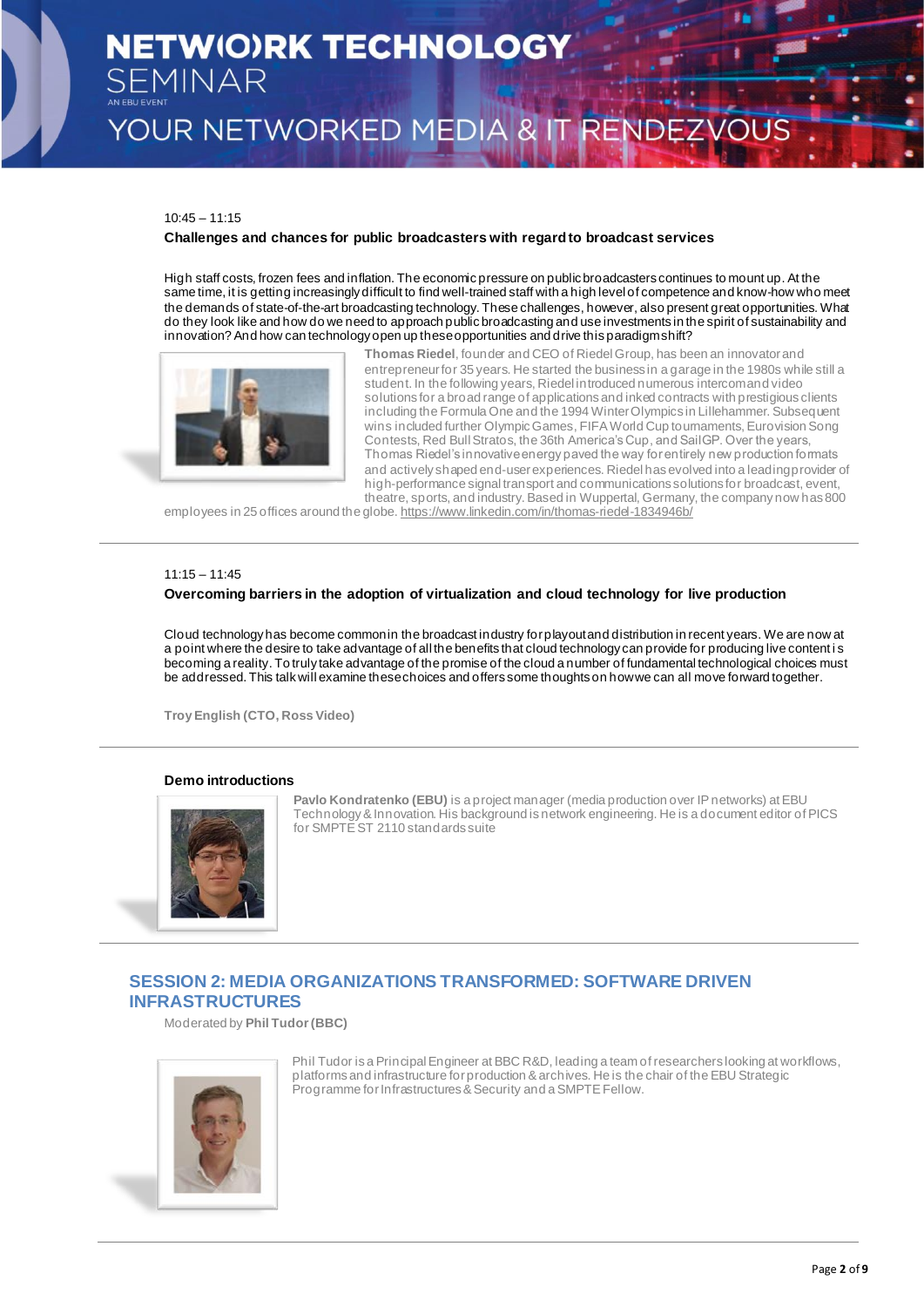14:15 – 14:45 **Flexible control rooms at RTBF Media Square**



**Hugo Ortiz (RTBF)** <https://www.linkedin.com/company/rtbf/>



**Frédéric Joskin (RTBF)**

14:45 – 15:15 **Software-Based Production**



**Willem Vermost** works as a Media Technology Manager at VRT (Belgian public broadcaster for the Flemish community). Prior to this role, he was the topic lead on the transition to IP-based studios at the European Broadcasting Union (EBU). He received a master's degree in electronic engineering and in applied computer science. With over 20 years of experience in broadcasting, he has worked on various projects, including the multiple award-winning VRT Live IP proof of concepts, the Joint Task Force onNetworked Media (JT-NM) Tested Program, and started the open-source project EBU Live IP Software Toolkit (LIST). He acted as a deputy in the JT-NM admin board and the AWMA board of directors. Willem is a co-chair of EBU's strategic group on System Design & Interoperability and is an active member of SMPTE. As a faculty member of the EBU Academy, he provides training on the transition to live IP-based media facilities. Recent efforts at VRT focus on On-Set Virtual Productions and new workflows with Software-Based Studios. <https://www.linkedin.com/in/vermost/>

15:15 – 15:45 **Remote production and IP – how BBC News delivers Springwatch** How BBC News delivers IP connectivity and remote production facilities to Springwatch



**Martin Abell** is a Technology Delivery Manager, Broadcast IP and Connectivity for BBC News UK Operations. Prior to this role, Martin was a Senior Systems Engineer delivering broadcast IP facilities for the BBC Wales Cardiff Central Square project.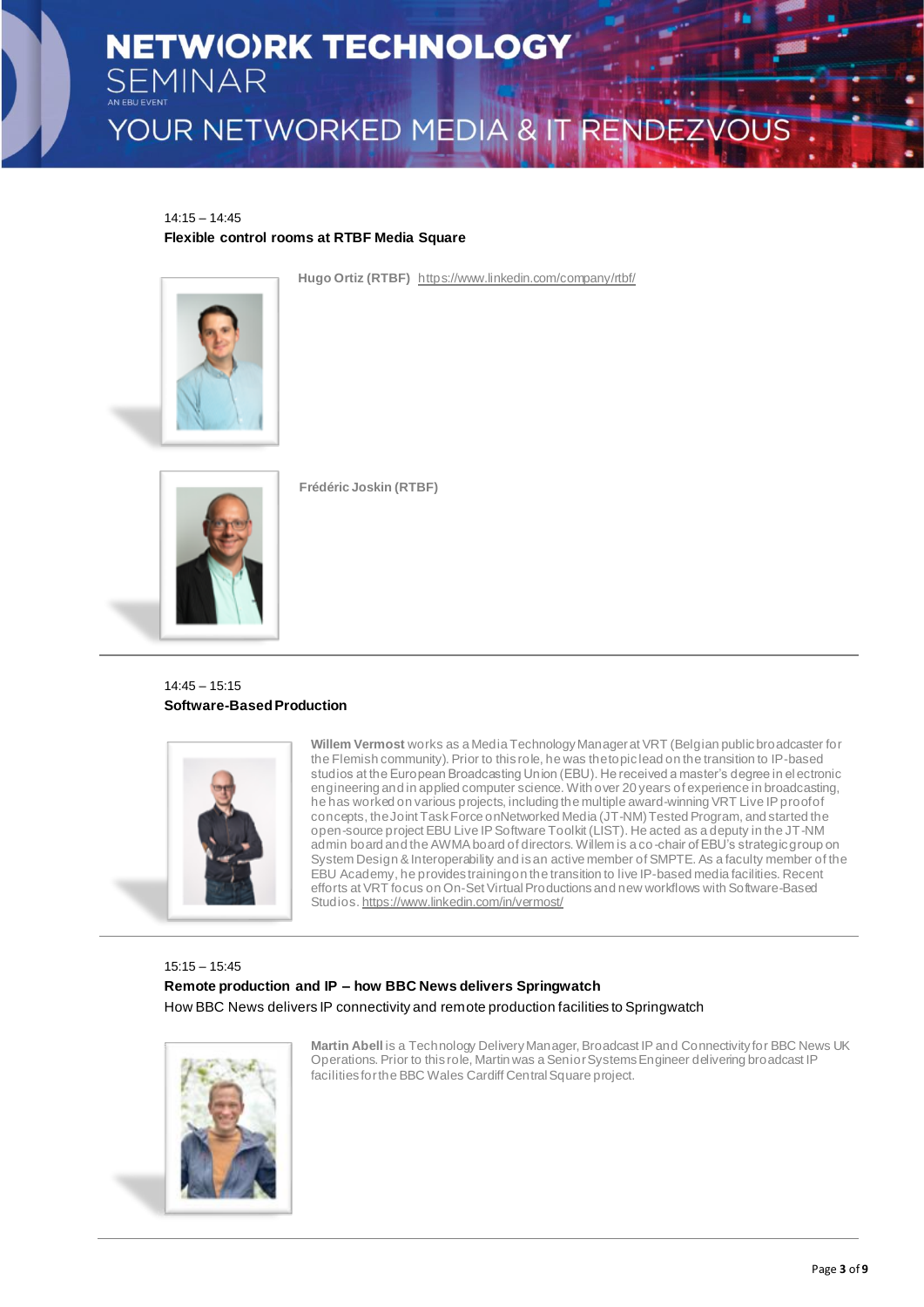## **NETWIO)RK TECHNOLOGY SEMINAR** YOUR NETWORKED MEDIA & IT RENDEZVOUS



**Arran Paul (BBC)** is a Location Engineer and Connectivity Specialist for BBC News UK Operations. He is former BBC Broadcast Engineering Apprentice and now looks after connectivity for OBs for both News and other BBC departments. Part of this role includes managing the connectivity for BBC Springwatch and developing remote production within BBC News.

## **SESSION 3: INSIGHTS FROM MEMBERS WHEN BUILDING A NEW FACILITY**

Moderated by Willem Vermost (VRT)

## 16:15 – 17:00 **Panel: From innovation to operation**



**Félix Poulin** is with the national public broadcaster CBC/Radio-Canada where he leads the Media over IP Architecture team and the Lab, busy with finishing the new headquarters in Montreal among many projects. Before that mandate, Felix was lead expert on Live IP at the EBU. Felix completed his diploma in electrical engineering at Montreal's Polytechnique with his final thesis done at Massachusetts Institute of Technology. Felix is an active contributor to EBU, user-chair of the Networked Media Open Specifications (NMOS) Steering board of the Advanced Media Workflow Association (AMWA) and Fellow of the Society of Motion Picture and Television (SMPTE). <https://www.linkedin.com/in/felixpou/>

**Sandro Furter**is working as a Project Manager for broadcast IT projects at SRF, a subsidiary of Switzerland's Public Broadcasting Company SRG SSR. He joined SRG SSR in 2006 and is nowadays responsible for the IP community at SRF and the realtime IP technology at the campus in Zurich. Within SRG, he is responsible for the exchange of knowledge on the topic of real-time IP in the various corporate units. With his team, he focusses on the implementation of a SMPTE ST2110 based building on an all-IP production facility for TV, radio and online. As a member of SMPTE, he closely follows the ongoing technology developments on the market. As a member of AIMS and AMWA, he follows the open approach in the usage of IP technology. Sandro Furter graduated from FHNW University of Appl ied Sciences and Arts Northwestern Switzerland with a bachelor degree in systems engineering and a specialization in realtime systems. As a holder of the IPMA Level C certification he has extended project management skills to lead large projects.





**Roger Crothers** has worked in Technology for over 30 years in a variety of different industries including Manufacturing, Logistics, Software and Local Government. The last 18 years he has worked for BBC Wales and is currently Senior Head of Engineering & Operations where he is responsible for the specification, delivery and support of technology at all BBC sites in Wales. For the last 6 years he has been involved in the delivery of BBC Wales' new high tech broadcast centre based in Cardiff, Wales which is one of the most advanced broadcast centres in the UK. At completion the site was the largest SMTP2110 installation in the world. His current focus is on reskilling the engineering team to ensure they are equipped to support an IP broadcast operation and building toolsets to help assist monitoring and management of the new infrastructure. [https://www.linkedin.com/in/roger](https://www.linkedin.com/in/roger-crothers-510b8a4/)[crothers-510b8a4/](https://www.linkedin.com/in/roger-crothers-510b8a4/)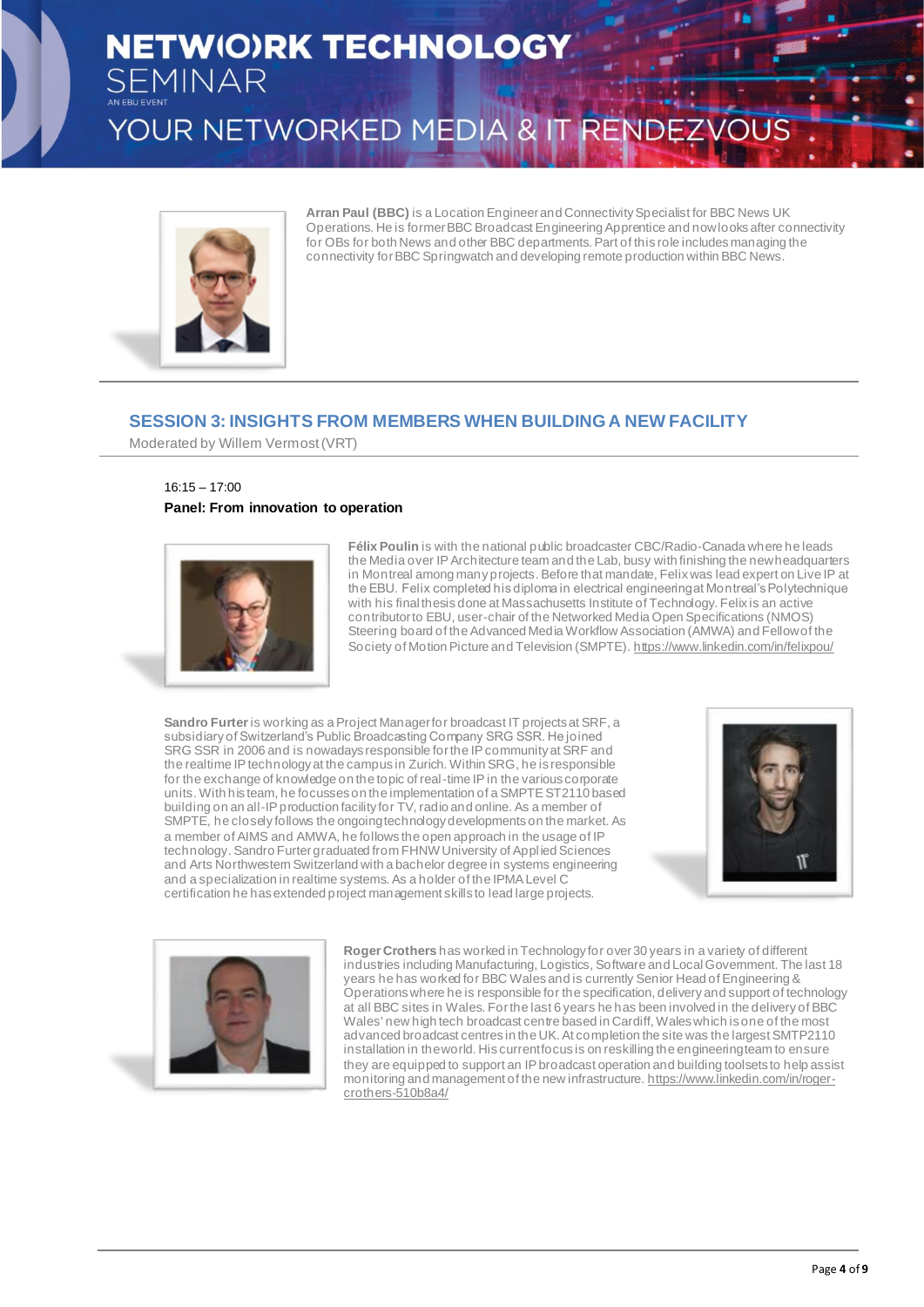17:00 – 17:30

## **Production workflows and tomorrow's technology**

Roadmaps in production technology



**Sacha Lagrillière (Yle)** As a producer I focus on discovering new production workflows for content creators. <https://www.linkedin.com/in/sacha-lagrilli%C3%A8re/>

17:30 – 18:00 **Flexible and scalable facilitie**



**Werner Ramaekers (EMG Belgium).** Werner has been working in the broadcast industry for the past 20 years. He worked for EVS on the C-cast product and has taken up different roles within the public broadcaster VRT in Belgium. Werner is currently the product manager for diPloy within EMG group.

## **WEDNESDAY 15 JUNE 2022(9:00 – 17:00 CEST)**

## **SESSION 4: BREAK-FEST**

09:00 – 10:30 **BREAK-FEST MASTERCLASS**

Building a virtual production set in Unreal Engine



**Dries Tastenhoye (VRT)** has worked for several years in IT development prior to coming to VRT in 2009. Currently working as a Product Owner for TV Studio's, one of his main tracks is the "Software Based Studio". Next to this, he likes to combine his broadcast experience and his IT development skills in Unreal Engine, creating Virtual Studio Productions.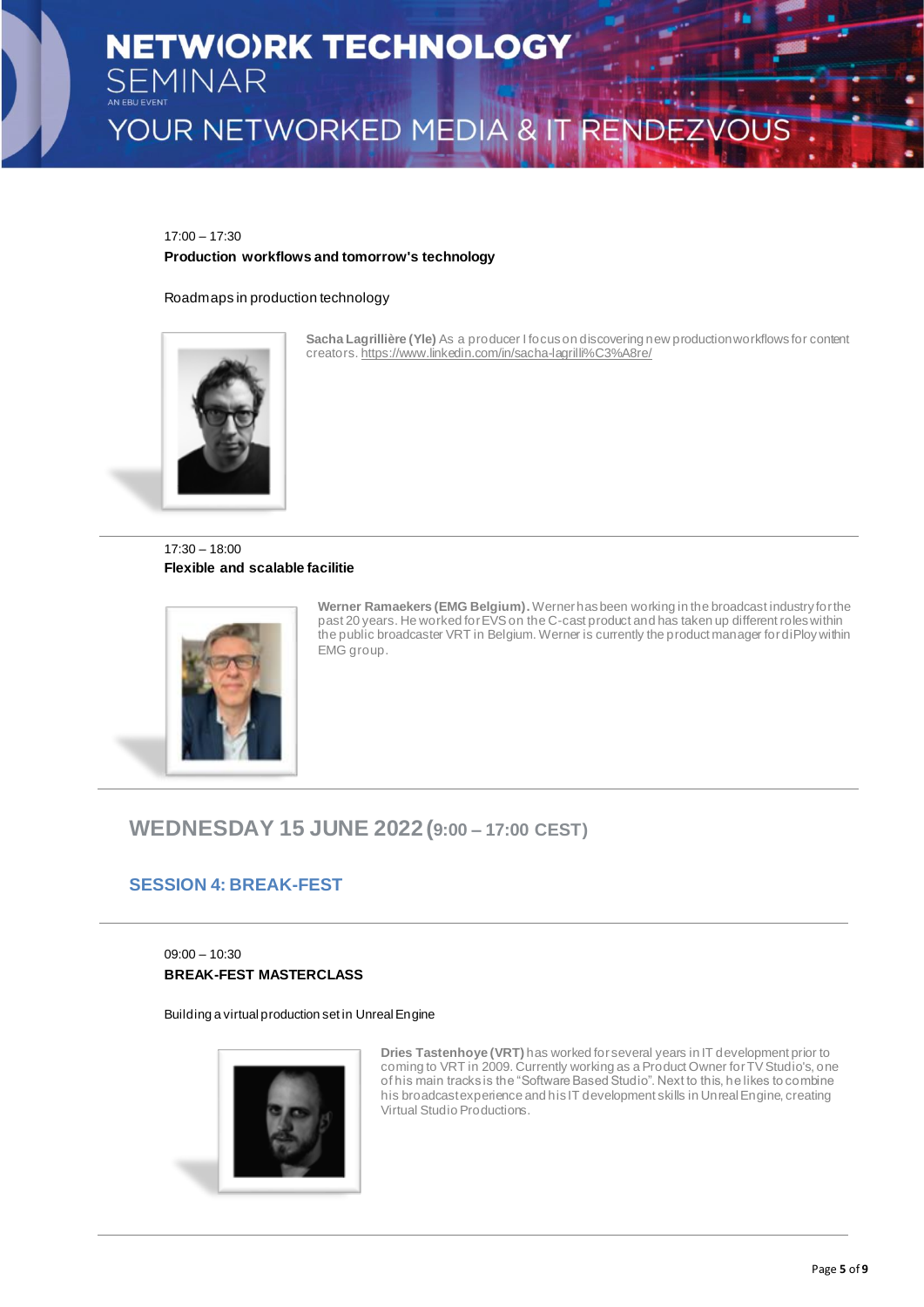## **SESSION 5: MIXED TECHNOLOGY INFRASTRUCTURES**

Moderated by Mark Patrick (BBC)

## 11:00 – 11:25 **IP-based studios for BBC Radio**

Discussion of the issues involved in installing new IP based studios into existing broadcast centres with a focus on the new flagship studio 80A in Broadcasting House and integrating an IP core into the new BBC Music Studios.



**Mark Patrick** CEng MIET (Lead Architect, BBC Technology) started his career in the BBC in 2000 initially working for World Service and has worked on a number of major projects for the BBC including W1 (Broadcasting House), Salford Media City and Cardiff Central Square for BBC Cymru Wales. Mark specialises in broadcast infrastructure including control systems, routing, networking, MCRs and central areas. He led the design of the 'IP Live Core' for Cardiff Central Square based on the latest IP for media standards including ST2110 and AES67. [www.linkedin.com/in/markalanpatrick/](http://www.linkedin.com/in/markalanpatrick/)

**Jamie Laundon** has experience delivering complex broadcast technology projects sum Edungatives in the UK commercial radio and the BBC. He received a MEng (Hons) degree in Electronic Engineering from the University of Nottingham in 2002. Jamie has worked at Chrysalis Radio, Global Radio, RCS, and since 2014, has been based at BBC Technology Group in London. His role as a Principal Systems Engineer at the BBC involves the design and implementation of a wide range of broadcast technology projects for the UK's national radio networks. @jamielaundon



## 11:25 – 11:50 **IP implementations and challenges**

A review of a couple of IP implementations and the inevitable challenges these have had to overcome and the benefits these have brought.



**Mike Bryan** is Technology Director of the UK's largest broadcast systems integrator, dB Broadcast Ltd. and is responsible for overseeing the delivery of all dB Broadcast's projects from conception through to support. He has overseen large, multi-disciplined teams that have delivered complex, multi-million-pound projects for such clients as BBC, Sky, Bloomberg and ITN. From 2017 to 2020 he was Programme Manager for the new world-class broadcast facility for BBC Cymru/Wales in central Cardiff. The project encompassed the design, build and integration of an IP-based broadcast infrastructure to support BBC Cymru/Wales TV, Radio and Post Production facilities in their new headquarters, using the latest SMPTE-2110 standards; the first of its kind for the BBC and now considered by many a flagship facility. Most recently he has been working with ITN to modernise the infrastructure at their London Headquarters, centred around a large IP routing core. His background in Project Management (experience of almost 20 years) is underpinned by a deep technical expertise and before his

directorship Mike spent 8 years as Head of Solutions at dB Broadcast, responsible for designing and delivering advanced technical solutions for their global client base. <https://www.linkedin.com/company/db-broadcast-ltd>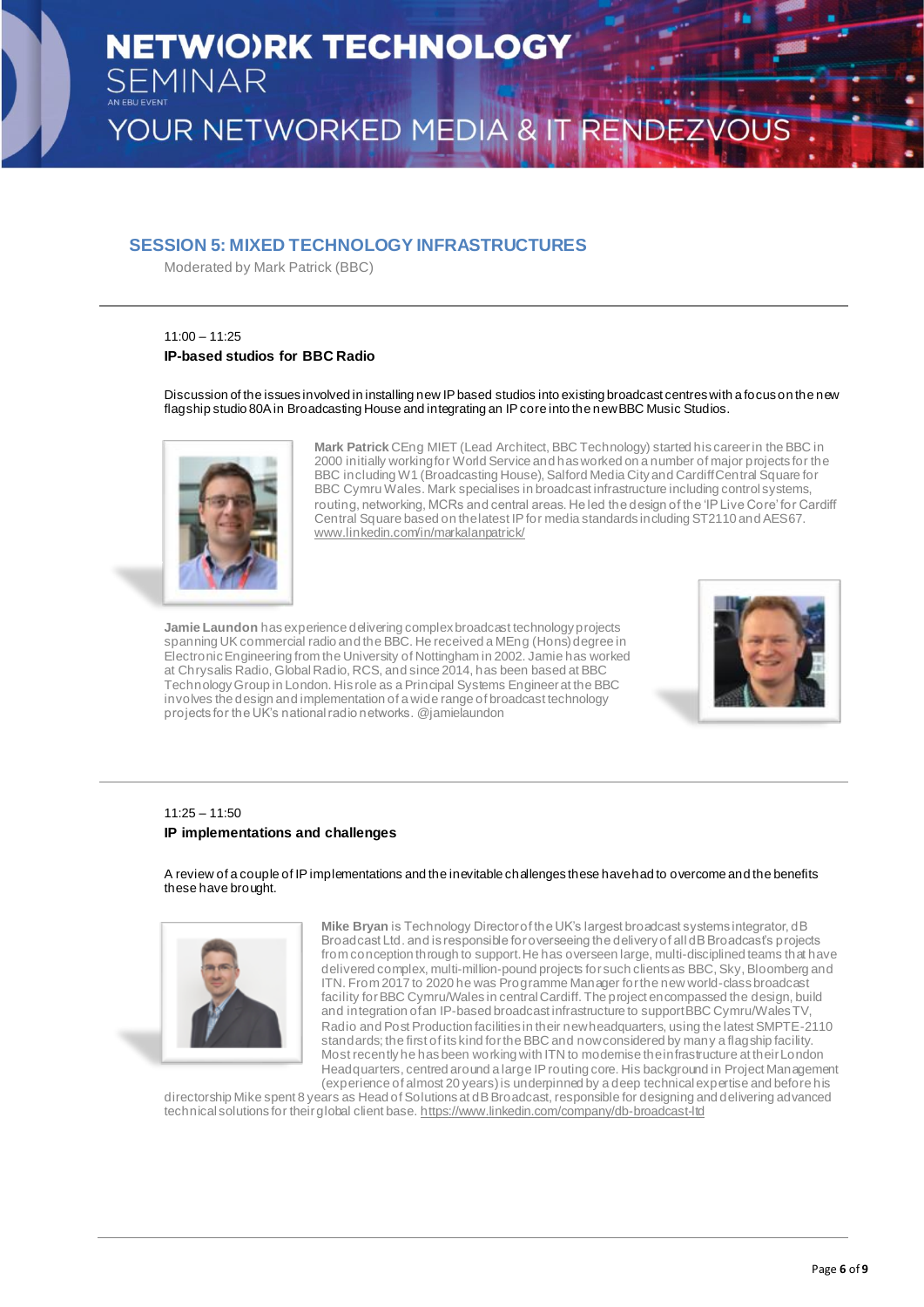## 11:50 – 12:15

#### **Networks, Virtualization and Automation**

Automation enables complex and dynamic IT workflows and simplifies network operations while reducing downtime, and human error.



**Kate Weatherall** is a Senior Account Manager at Arista Networks looking after customers and prospects from a number of different verticals including Retail and Media and Entertainment. She joined Arista just over 7 years ago, and has spent almost 40 years working in the computer networking industry, for a number of different manufacturers and resellers – so she has seen a lot of change over the years in terms of technology! At Arista Kate provides commercial and relationship management to her customers, as well as convincing new contacts that it is worth considering Arista as an alternative to their existing networking vendor.

**Gerard Phillips** is a Systems Engineer at Arista Networks, a role which involves providing deep technical and architectural support to customers during the design, installation and running of complex IP infrastructure. Before joining Arista 5 years ago, Gerard spent 22 years at the cutting edge of broadcast technology development with Snell and Wilcox, Snell and finally SAM. His experience ranges from designing composite decoders, de-interlacers, motion compensated standards converters through to helping to shape the company's IP strategy – you'll find Gerard listed as one of the contributors to the VSF's TR-03, much of which eventually became ST2110. Gerard was an AMWA board member for SAM, and now fulfils that role for Arista Networks. At Arista, Gerard provides technical and architectural support to customers throughout their IP journey, covering general Data Centre applications, as well as providing a strong Media and Entertainment focus throughout EMEA, and Globally when needed. This mix of broadcast heritage, and



deep understanding of the world of Ethernet/IP switching and routing allows Gerard to provide invaluable support to broadcasters looking to make the move from SDI to IP for Live Production. [www.linkedin.com/in/gerard-phillips-0037052](http://www.linkedin.com/in/gerard-phillips-0037052)

## 12:15 – 12:40 **5G for wireless microphones**

About challenges of transmitting professional low-latency audio over 5G networks. Measurement results will be presented.



**Norbert Werner,** research engineer in Sennheiser's future technologies research team. He joined Sennheiser in 2015 after receiving his master's degree in electrical engineering and information technology from the Leibniz University Hannover in Germany. His expertise is in low-latency audio streaming and wireless technologies. In this context, Norbert has worked on multiple publicly funded research projects like LIPS and 5G RECORDS. <https://www.linkedin.com/in/norbert-werner/>

12:40 – 13:05 *Extended Q&A*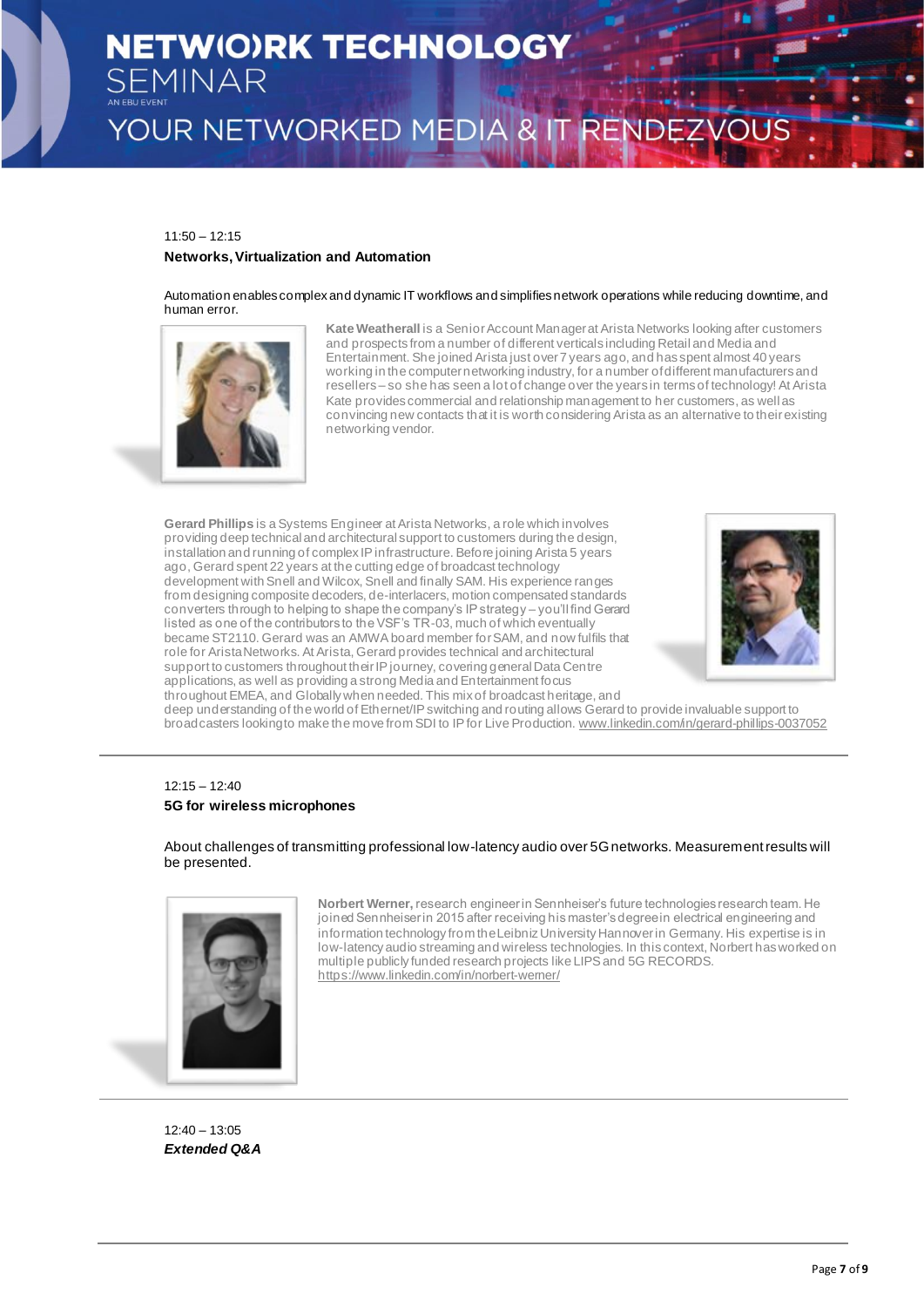## **SESSION 6: TECHNOLOGY BRIEFINGS**

Moderated by **Peter Brightwell (BBC)**



Peter Brightwell leads BBC R&D's work on infrastructure for live IP production, and is a frequent contributor to industry initiatives on interoperability. He is a vice-chair of EBU's infrastructure and security SP, and chairs the Networked Media Incubator and NMOS security groups of the Advanced Media Workflow Association. (BBC)

## 14:00 – 14:45 **Software definable broadcast**



**Richard Hastie** currently is a Senior Business Development Director for NVIDIA (previously Mellanox which was acquired) specializing in Video, Cloud and Edge use-cases. Richard has worked across Information Technology for over 25 years in a variety of different verticals including Telecommunications, Financial Services, Cloud Services and Media and Entertainment. He currently focuses on Media use-cases across the cloud, on-premise and edge landscapes. He has worked in and around the broadcast production industry for nearly 10 years. During this time he has been at the forefront of the digital transition to IP-based networking, playing an key role in the establishment and growth of Studio Video over IP. His main focus is supporting customers and partners deploying leading video and edge solutions for all markets. He has a strong passion for reducing customer costs and improving business agility. He sees software-defined broadcast as the future and operating agnostically across onpremise, hybrid and cloud infrastructures as being the key to optimising and democratising the future of broadcast and content creation. He represents NVIDIA in several bodies including

SMPTE, AMWA, VSF, AIMS with the goal of driving and accelerating the adoption of software-defined broadcast ecosystems. In a prior life, Richard was a keen skydiver and has had the honor of parachuting into Manchester United's stadium...

**Gareth Sylvester-Bradley** is a Principal Engineer at NVIDIA, and currently serving as the chair of the Networked Media Open Specifications (NMOS) Architecture Review group in the Advanced Media Workflow Association (AMWA). He focuses on building software toolkits and agile, collaborative industry specifications to deliver open, software-defined, hardware-accelerated media workflows for broadcast, live production, medical imaging, industrial video, etc. [www.linkedin.com/in/gareth](http://www.linkedin.com/in/gareth-sylvester-bradley)[sylvester-bradley](http://www.linkedin.com/in/gareth-sylvester-bradley)



## 15:00 – 15:45 **Media Gateways & NMOS for integration, discovery & control in 5G-based production systems**

Discussion on challenges, lessons learnt and outcome of virtual implementation of media gateways in 5Gbased production environment.



**Pedro Ferreira** is a Software Engineer, Trainer and Consultant, with more than 20 years of experience in the Media & Entertainment industry. He is the owner of BISECT, a company that provides software engineering services, specializing in Media over IP, Cloud, GPU and Ed ge computing. In addition to working at BISECT, Pedro is also the lead architect of the EBU LIST project and a member of the Eurovision Academy faculty, where he has trained hundreds of people in subjects like MXF, File-based workflows and Live-IP. He has collaborated on multiple EU research projects throughout his career, and he is actively involved in standardisation, namely with SMPTE and AMWA, where he is a member of the Architecture Review Group. Pedro has an MSc in Telecommunications and Computers from the University of Porto.